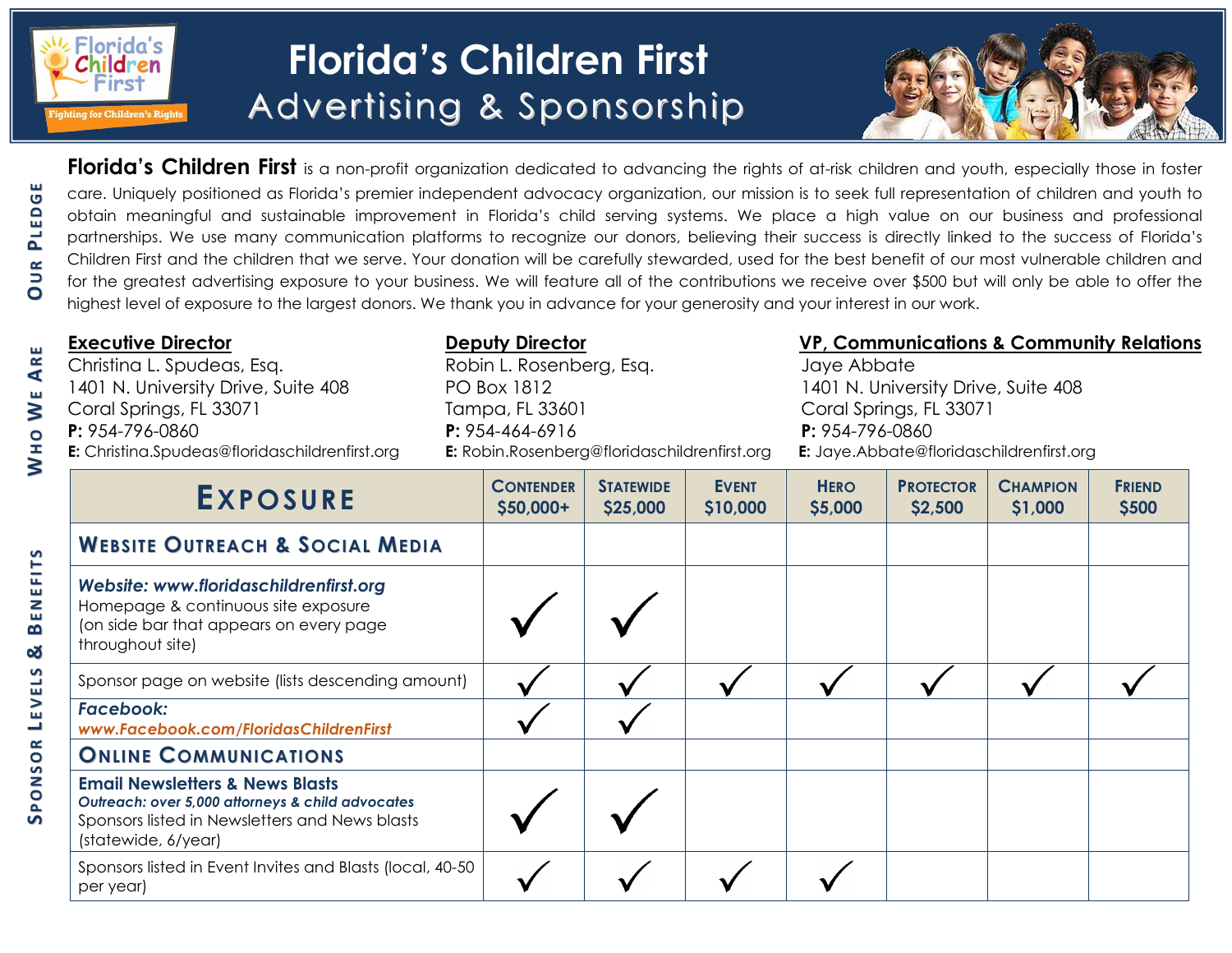| <b>EXPOSURE CONTINUED</b>                                                                                                                                                                                                       | <b>CONTENDER</b><br>\$50,000+ | <b>STATEWIDE</b><br>\$25,000 | <b>EVENT</b><br>\$10,000 | <b>HERO</b><br>\$5,000 | <b>PROTECTOR</b><br>\$2,500 | <b>CHAMPION</b><br>\$1,000 | <b>FRIEND</b><br>\$500 |
|---------------------------------------------------------------------------------------------------------------------------------------------------------------------------------------------------------------------------------|-------------------------------|------------------------------|--------------------------|------------------------|-----------------------------|----------------------------|------------------------|
| <b>EVENT MARKETING MATERIALS</b>                                                                                                                                                                                                |                               |                              |                          |                        |                             |                            |                        |
| 5-10 Events throughout the year.<br>Locations: Broward, Tampa, Orlando, NE Jacksonville<br>Area & Palm Beach                                                                                                                    | tickets to all<br>events      | tickets to all<br>events     | 20 local<br>tickets      | 15 local<br>tickets    | 12 local<br>tickets         | 10 local<br>tickets        | 5 local<br>tickets     |
| <b>Event Press Releases</b><br>Local & Statewide exposure in press releases and features<br>including:<br>Lifestyle Magazine, Florida Bar Journal, Heart Gallery<br>Newsletter, Sun Sentinel Society, Miami Herald, and<br>more |                               |                              |                          |                        |                             |                            |                        |
| <b>Event Posters &amp; Program</b><br>Statewide event attendance over 1,750; locally 75-<br>250 per area                                                                                                                        |                               |                              |                          |                        |                             |                            |                        |
| <b>Event Invitations</b><br>Invitations Contact list over 4,350; locally 600-2,000<br>per area                                                                                                                                  |                               |                              |                          |                        |                             |                            |                        |
| <b>Early Event Save the Dates and Post Event</b><br>notices<br>Exposure months before and after event                                                                                                                           |                               |                              |                          |                        |                             |                            |                        |
| <b>PUBLICATIONS &amp; TRAININGS</b>                                                                                                                                                                                             |                               |                              |                          |                        |                             |                            |                        |
| Over 23 publications already printed and distributed<br>statewide<br>Over 15,000 people trained statewide<br>Sponsors recognized in publications and handouts                                                                   |                               |                              |                          |                        |                             |                            |                        |

## **Contact Types**

**OU R N E TW O R K**

Attorneys & Law Firms Judges & Elected Officials Business Professionals Child Welfare Professionals Child Advocates Mentors and Volunteers Youth Advocates

### **Volunteers**

23 Board of Directors 41 Advisory Board Members Over 200 Host Committee Members 20 CLE Trainers 35 Adult Florida Youth SHINE Mentors Over 350 Youth Advocates Over 2,000 Supporters & Donors

### **FDLC**

Florida Dependency Law Center (FDLC) is a resource for all attorneys and judges who work in the child welfare, disabilities and juvenile delinquency arenas. Members are able to talk to one another, post questions, seek help and resources, and provide support to one another.

www.FDLC.org